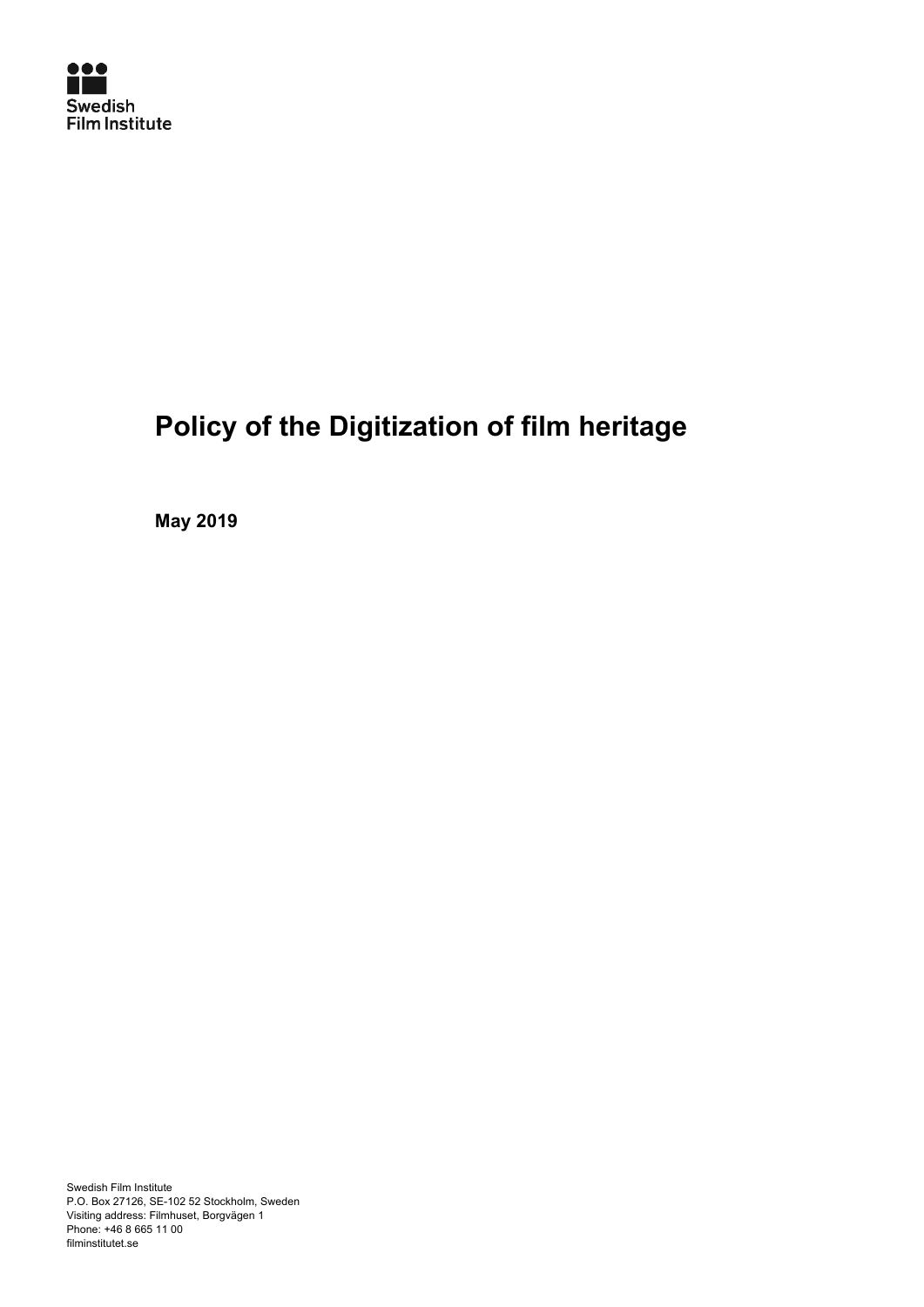

| <b>Contents:</b>                      |           |
|---------------------------------------|-----------|
|                                       |           |
|                                       |           |
|                                       |           |
|                                       |           |
|                                       |           |
|                                       |           |
|                                       |           |
|                                       |           |
|                                       |           |
|                                       |           |
|                                       | $\sin 10$ |
|                                       |           |
|                                       |           |
|                                       | s 11      |
|                                       | s 12      |
|                                       |           |
| Digital elements to be preserved s 12 |           |
|                                       |           |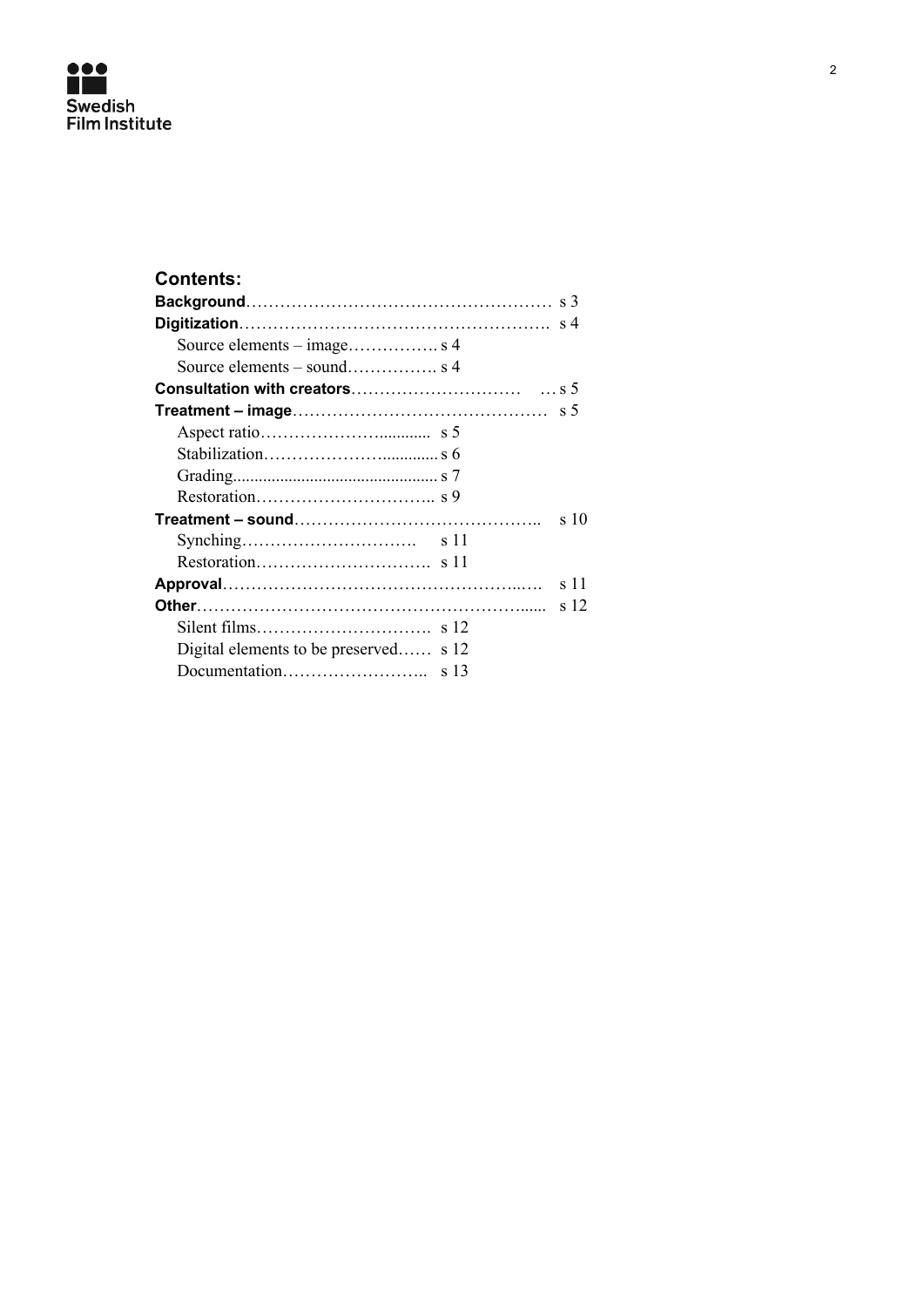# **Background to the project**

In order to give access to the film heritage outside the premises of the Swedish Film Institute, digital versions of the collections' analogue holdings must be made.

The theatres in Filmhuset will be equipped with analogue projection as long as possible, but fewer and fewer venues in Sweden and abroad will in the future be able to screen analogue films, and fewer and fewer of the venues still equipped with analogue projection will be able to handle archival prints. Furthermore, analogue prints are worn by every projection, and the possibility to replace damaged prints will continue to decrease due to the demise of film stock manufacturing and photochemical laboratory services. The analogue film heritage must therefore be digitized to be accessed at all in the future.

The purpose of the Swedish Film Institute's digitization is thus to make digital preservation-, and screening elements which as far as possible emulate the look of an analogue print as it was perceived at the time of its release.

From the digital masters created as a result of the digitization, elements for broadcasting, for DVD and blu-ray editions, and for VoD platforms are made. Access to the digital elements will more often occur on non-theatrical platforms, and other considerations may be taken in these circumstances, but the policy described in this document mainly covers digital elements for theatrical screenings.

#### **The aim of this policy**

This document has been created in order to make an efficient workflow possible, wherein policies and guidelines on how to tackle basic problems and carry out reoccurring tasks have been formulated. Specific problems and features with individual films that may arise, and which are not covered by this document, should primarily be resolved by the staff members working on the specific films in question.

This document is also based on opinions and comments gathered from international expertise in the field, and is in accordance with the *Code of Ethics* of the international film archive federation FIAF.

Please note that this document does not include selection criteria or work-flows, and does not govern in detail how the work is carried out and with what tools.

The Policy of the Digitization of film heritage was adopted by the Swedish Film Institute management in June 2014, and will be subject to constant revision. This latest revision was adopted in May 2019.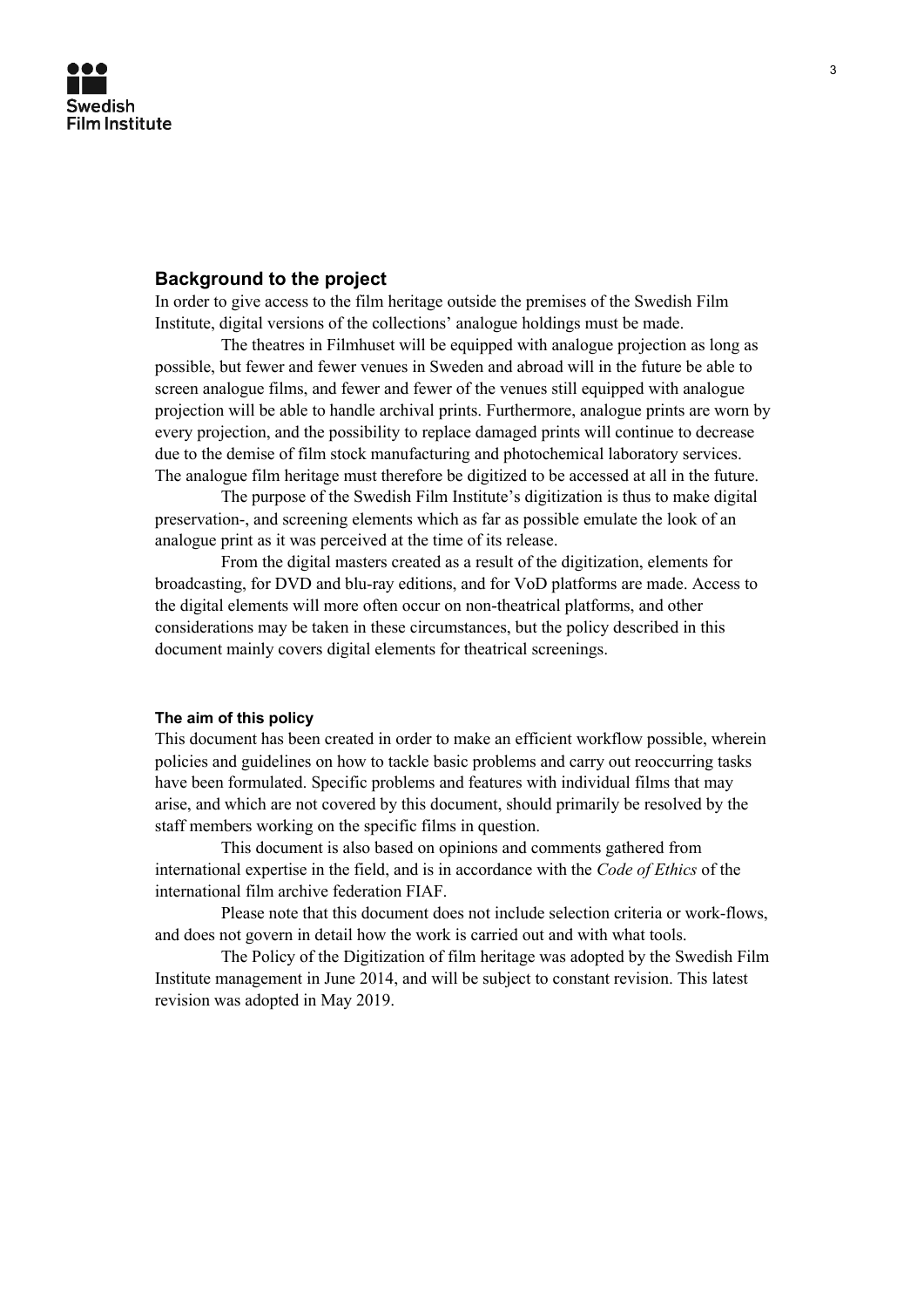

# **Digitization**

#### **Source elements – image**

The basic principle when digitizing is to use a source element which is as close as possible to the original shooting element. This makes it possible to create a digital element which best reflects the original presentation. As a result, original negatives are almost exclusively used as a source element for digitization when they still exist, and do not have any specific problems.

In case an original negative no longer exist, a study will be made to determine which element should be used as a source for the digitization. Even though a duplicate negative is one generation further away from the original than a duplicate positive, tests indicate that it often is possible to achieve a better result when using a duplicate negative than an earlier-generation duplicate positive. In some cases when an original negative is no longer existing of a film from the nitrate era (1897-1952), an original release print is preferred to a latter-day duplication negative or other preservation elements.

The Swedish Film Institute's ambition is to scan all source elements in 4K resolution, since this procedure is estimated to capture all relevant information in the 35mm element; though only some restorations will be carried out in 4K. That most of the restorations carried out by the Swedish Film Institute will be done in 2K is because time and resources won't allow all restorations to be done in 4K, but also due to the fact that far from all source elements warrants a 4K restoration as it is many cases impossible to discern any difference in the final result.

The length of the source element shall be checked against information on original length found in the Swedish Film Institute database or information found at the website of the Media Council of Sweden (in which Statens Biografbyrå, the former censorship and classification agency, was incorporated in 2011). If there are reasons to believe that the chosen source element is incomplete, and that missing shots are to be found in a secondary element, then this secondary element shall also be digitized. All elements are over-scanned, though not to the extent that information on the edges is included, but this information is being preserved in the source elements.

All source elements are to be prepared in such a way that splices and perforation will not create any tears or damage during scanning. All source elements are to be cleaned immediately prior to scanning.

#### **Source elements – sound**

Existing digital elements are preferred, such as DTS discs or files held by rights holders and/or creators.

When no digital elements exist, the best source elements are magnetic tapes. Final mix or print masters are the primary option. In the case no mixed magnetic sound is available, the use of pre-mixes can be considered.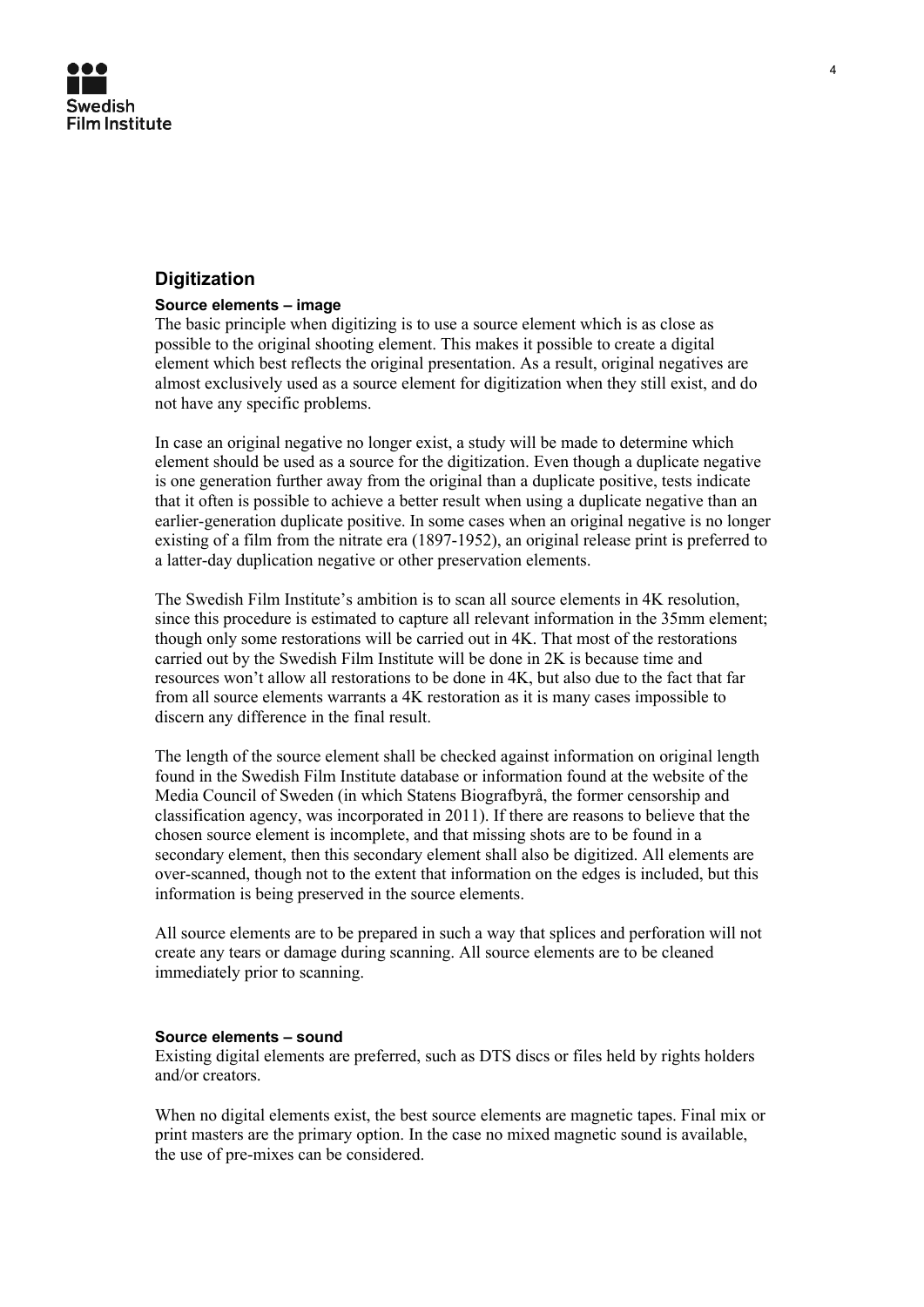

When no magnetic sound is available, optical sound elements will be used. Negative as well as positive elements can be used, with similar results. Due to reasons of workflow efficiency, the optical soundtrack of a viewing print is most often used.

Duplicate positives can be used as a complimentary source element, but the result is often poorer due to the lower level of contrast.

The length of the source element shall be checked against information on original length found in the Swedish Film Institute database or against information found at the website of the Media Council of Sweden (in which Statens Biografbyrå, the former censorship and classification agency, was incorporated in 2011). If there are reasons to believe that the chosen source element is incomplete, and that missing sound is to be found in a secondary element, then this secondary element shall also be scanned.

All elements with optical soundtrack used as a source element are to be cleaned immediately prior to scanning.

# **Consultation with creators**

The Swedish Film Institute invites creators to study and contribute to the digitization process. Resources do not allow all possible creators to participate, but the ambition is to contact directors and producers still alive (and when necessary also cinematographers and sound engineers), focusing on projects where there are difficulties to determine how the original presentation looked/sounded.

# **Treatment – image**

#### **Aspect ratio**

The guiding principle is to respect the original aspect ratio of the film. But some factors should be taken into consideration:

# *Frame adjustment*

Some parts of the image in an analogue print are never projected, since the image is slightly cut by the aperture in the projector and by screen masking. This indicates that rounded corners at the edges of the image were probably never projected, and therefore they need not to be kept in the digital elements. A slight zoom and/or lateral or horizontal correction can thus be accepted (with the exception when downsized elements on silent films are used as the source, see below). An adjustment of the ratio shall however be constant throughout the entire film and not vary from shot to shot, unless it is necessary to do so in order to correct distortions of ratio which have occurred due to faulty duplications, or to mask black edges that originally occurred due to the use of different cameras and which were also corrected in analogue duplications.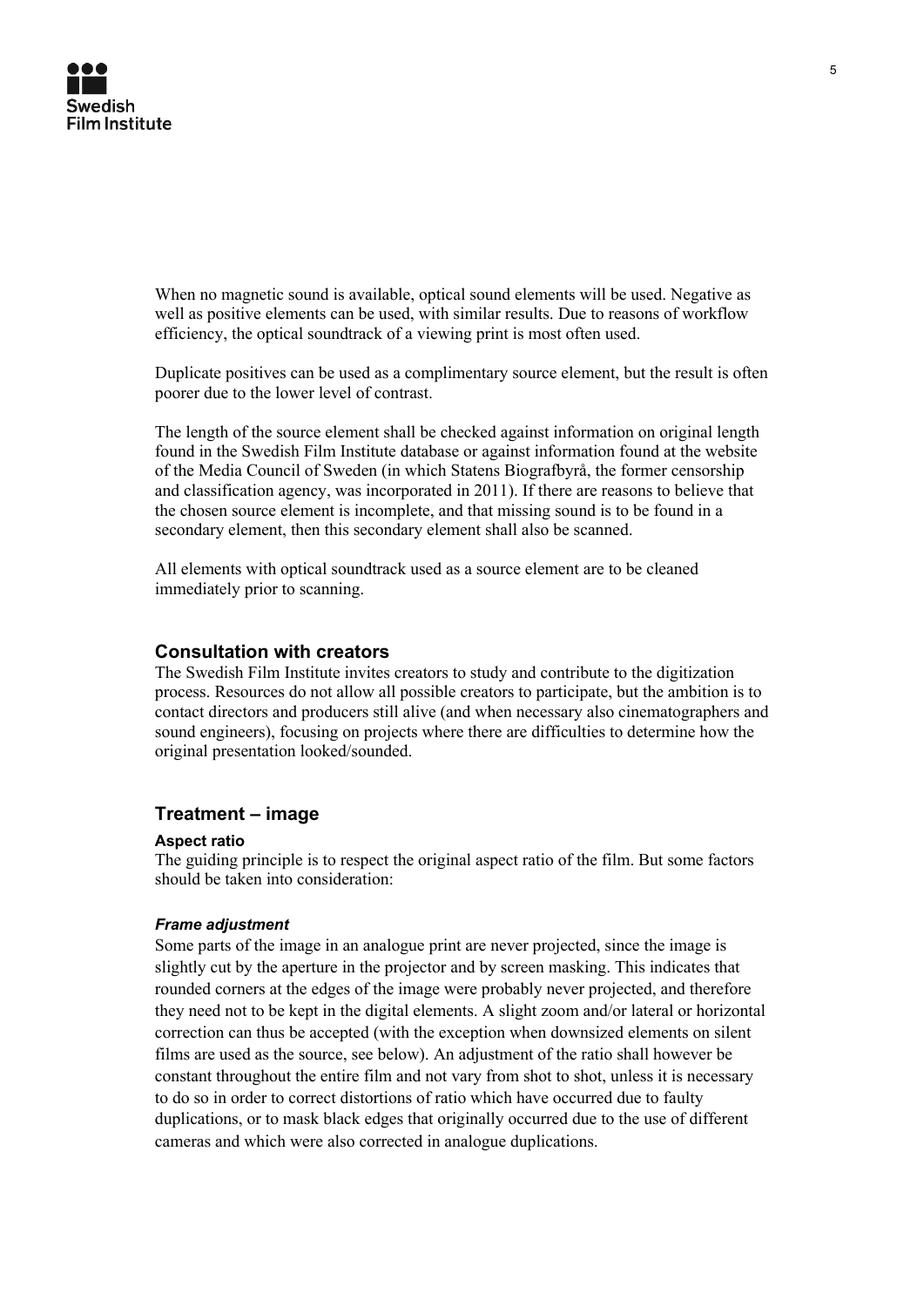

# *Projection ratio differs from shooting ratio*

In some cases, the aspect ratio of the source element can differ from the projection aspect ratio. For instance, films produced in the 1960s and 70s may have been shot in Academy aspect ratio  $(1,37:1)$  but are supposed to be projected in widescreen  $(1,66:1)$ , even though the physical ratio of the print is Academy. Research must be conducted in each case, though technical specifications in the Swedish Film Institute database and on the website of the Media Council of Sweden can be used as an indication.

When the correct aspect ratio is difficult to determine, the digital master should be preserved in the bigger ratio, even when digital viewing elements in the smaller ratio has been created. This will facilitate the possibility of creating a digital viewing element in the bigger ratio in case new information on original projection ratio will be obtained.

Many early sound films (ca 1930-35) were shot in full frame (1,33:1), though viewing prints struck at the time were in the Movietone aspect ratio (1,19:1). Several of the viewing prints of these films in the collections have erroneously been duplicated to Academy (1,37:1), and cannot be used as reference to the aspect ratio (too much information is included on the left side of the image, and information has been lost in the upper and lower parts of the image). In most cases however, the duplicate positives in the collection, used as source elements for the digitization, are in the correct aspect ratio.

#### *Source elements with incorrect aspect ratio*

The aspect ratio has been distorted on most of the films from silent era in the collections, due to faulty duplications carried out in the 1970s, 80s and 90s. Preservation and viewing elements in Academy ratio (1,37:1) were made, even though the originals were in full frame (1,33:1). This was done by downsizing the image in duplication, resulting in a loss of information in the upper and lower parts of the image. Since information has already been lost, no further vertical adjustment shall be made when a downsized element is used as the source for digitization. A correct aspect ratio shall not be re-created by a blow-up to full frame, since information lost cannot be retrieved, and such a procedure would lead to further loss of information.

#### **Stabilization**

The ambition is to maintain a feeling of moving images, and thus complete steadiness shall be avoided. The amount of stabilization to be carried out varies, but some aspects should be taken into consideration:

# *Physical splices*

If the source element has physical splices, the image will "jump" or "jitter" whenever a splice occurs. If the source element is a duplicate positive, or any other element never used to strike viewing prints from, these "jumps" and "jitters" should be removed as far as possible. If the source element is a spliced original or duplicate negative, analogue prints made from these elements would have included "jumps" and "jitters" at each splice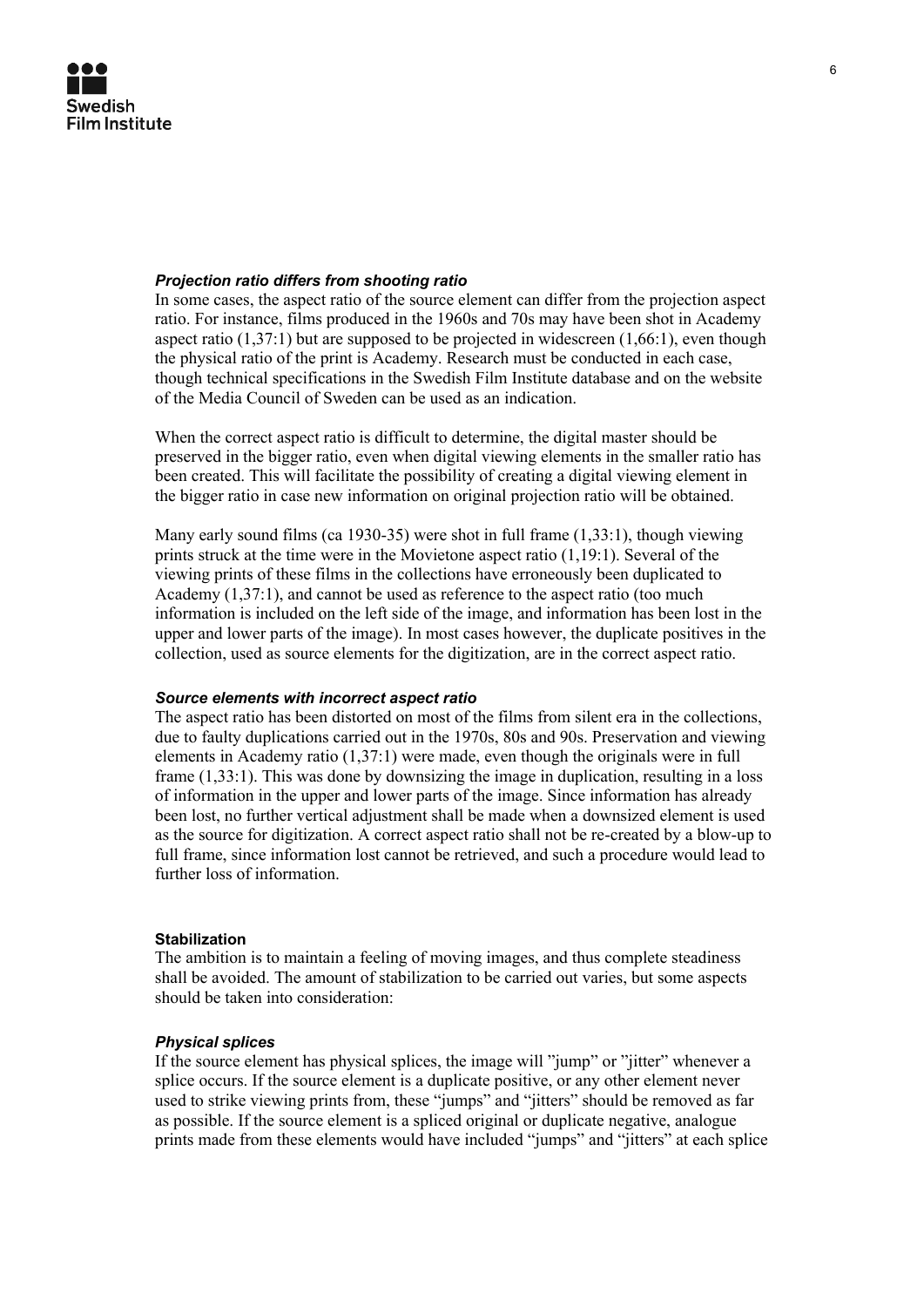

in the negative. Some instability should therefore be kept, even though the instability is probably increased in scanning and can therefore be somewhat reduced. Original splices may also have been repaired and reinforced over the years, which means that the instability after scanning is probably greater than in original prints, and should be reduced also for this reason.

## *Duplicated splices*

If there are no physical splices in the source element, and instability occurs where splices have been duplicated from an original element, there would probably have been some instability also in analogue viewing prints in those places. Some instability should therefore be kept. However, splices in the original may have been repaired and reinforced over the years, before the source element used for scanning was struck, which means there was originally probably less instability, and should therefore be reduced.

Due to faulty duplication, some duplicate positives used as source elements for scanning may show a very high degree of instability, which shall be reduced as far as possible. When difficult to determine, comparisons can be made with an analogue viewing print.

## *Shrinkage*

If the original element in an analogue duplication had a large degree of shrinkage, the analogue source element for digitization will display a great degree of horizontal and vertical instability. This instability should be reduced as far as possible.

In some cases (in particular with duplications of very early film), the source element is unstable to such a degree that the duplicated sprocket holes wander in and out of the picture. It is however preferable that stability after treatment is within the image with moving sprocket holes, rather than adjusting the ratio to such a degree that the sprocket holes are kept out of frame.

## *"Elastic" frames*

Individual frames following a physical or duplicated splice may be "elastic" after scanning; meaning that the content in the image is distorted. This phenomenon is currently very time-consuming to correct, but since an equivalent phenomenon is inherent in analogue viewing prints they may be left untouched (which also facilitates the sound synch).

## **Grading**

An analogue viewing print is used as guide for grading. One or two reels of the print is to be studied in cinema projection. An original print struck at the time of the film's release should be used as guide whenever possible, even if it is in worse physical condition than other, later prints. There are reasons to be cautious even when using an original print as guide (is the surviving print one of the first to be struck, approved by the film's creators, or is it a "mass-produced" print?), but we can at least determine that *one* print had this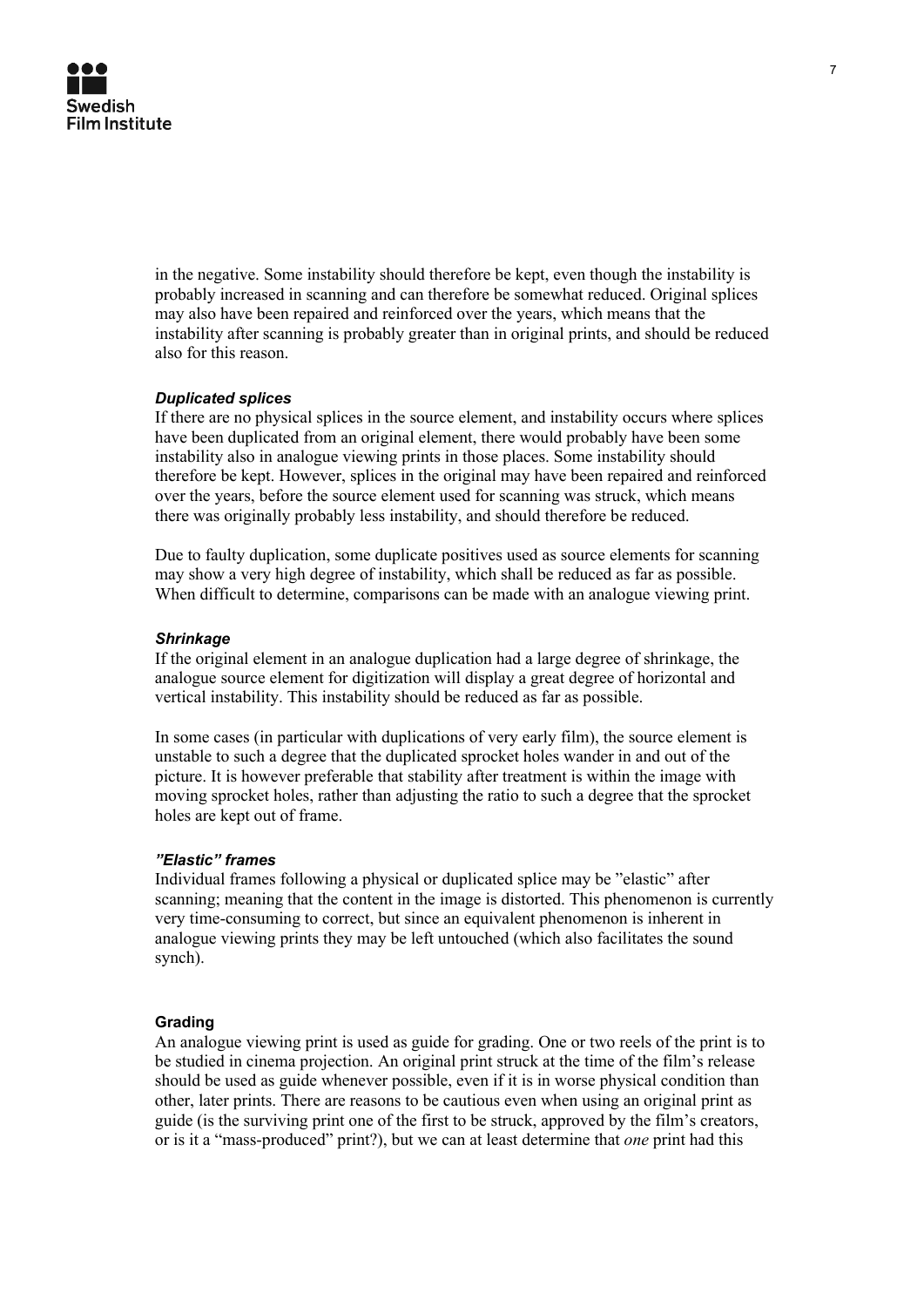look. Since it is not possible due to workflow issues to see the entire print projected in the cinema, and since the print used as guide may be unevenly graded, the ambition is to recreate the overall look and feel of the analogue print. Further aspects should also be taken into consideration:

# *Existing original prints cannot be used*

Films shot on colour negative between 1952 and ca 1980 are subject to colour fading. Before an original colour print from this period is used as grading guide, the date of acquisition shall be checked, in order to determine how long the print has been stored in cold storage conditions. In some cases, only faded prints exist, which cannot be used as reference. If films have been subject to the colour preservation scheme initiated in 1996, newly struck prints should be possible to use as guide.

# *No original print exists*

Hardly any original prints exist to sound films from the nitrate era (before 1953), and original prints may be missing also on films from later date. These circumstances apply almost exclusively to black-and-white films.

There are reasons to believe that laboratory technicians and preservation officers had access to original grading information when prints of these films were struck in the 1960s, 70s and 80s, in the form of original nitrate prints or punch-tapes. This may indicate that these prints could be used as guide for the digital grading, even though they were struck at a later date than the original release.

But when black-and-white prints (not originating from the time of the films' release) are soft and have grey blacks, there are reasons to believe that the low contrast is due to the fact that they were struck primarily to be used for broadcasting purposes, or struck at a laboratory whose processes were designed primarily to strike prints for broadcasting purposes. One way to determine this could be to study the soundtrack area of these prints; if the sound-track area has too low contrast, the contrast in the image is probably also too low, but if the sound-track area has high contrast, it can be assumed that the image in fact shall be low in contrast.

#### *Silent films in colour*

Hand- or stencil-coloured films from the very early years of cinema have been duplicated onto negative colour stock, which are used as source elements for the digitization. Prints struck from these duplicate colour negatives can be used as grading guide (the original nitrate prints can of course be used as guide in the very rare cases they still survive).

From the 1910s, the most common colouring methods were tinting (the black-and-white prints were dyed in colour baths) and toning (some of the silver of the emulsion was replaced by other metal salts and oxides); or a combination of the two methods. Many of these films exist on safety black-and-white negatives, which are used as source elements for the digitization (in most cases the original nitrate prints don't survive). Analogue viewing prints have been struck on colour stock from these negatives, where the colours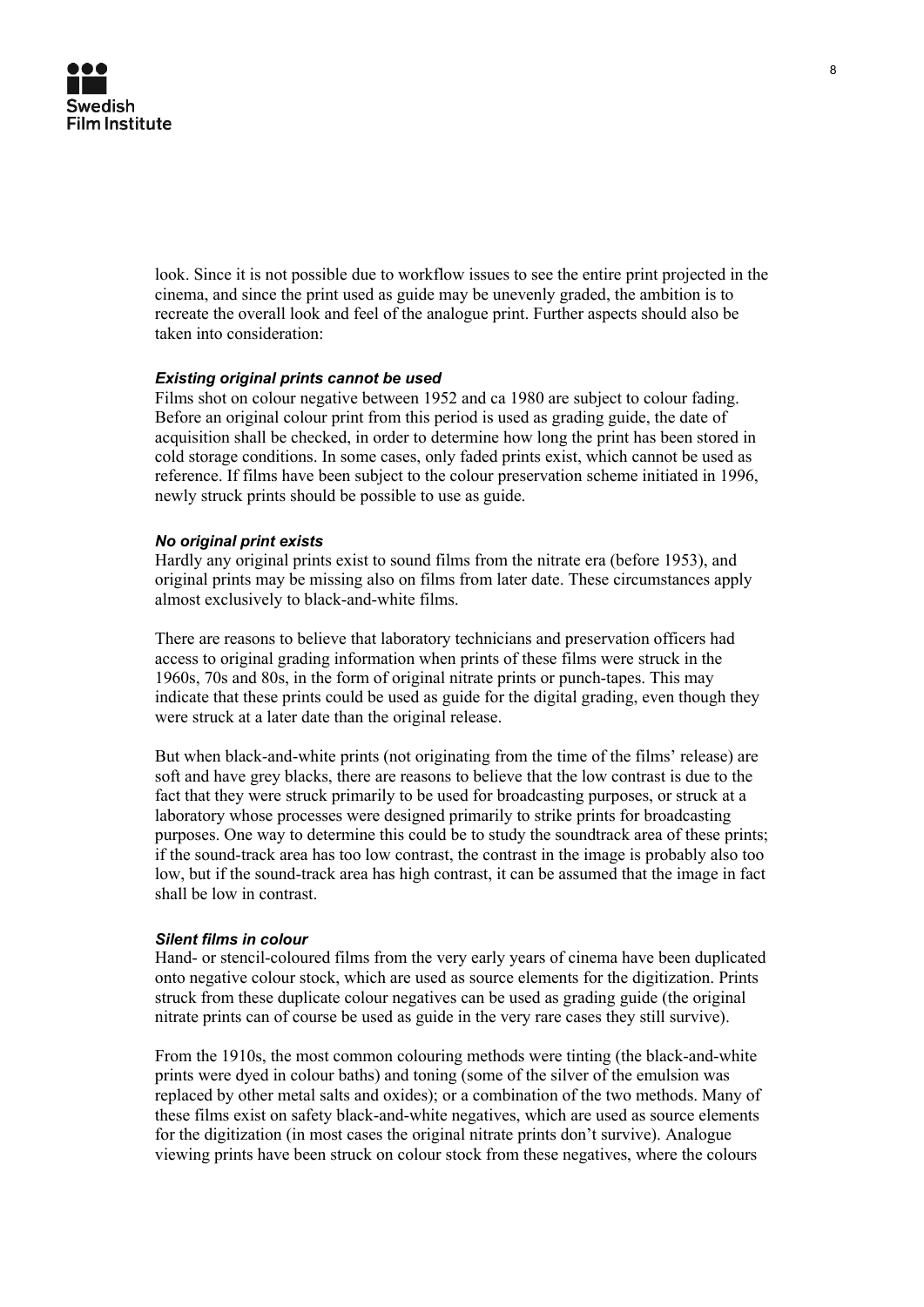have been recreated in the printing process, for instance by using the so called Desmet method, which is an approximation of the original colours. The analogue colour prints are used as guide, but when original nitrate prints do survive, these can of course be used as guide. It is important however to keep in mind that the colours of the original nitrate could have been seen differently from how they appear today, due to the different lightsources in projectors and the different reflections of the screens used at the time.

# **Restoration**

Restoration is an imprecise term, and even in the analogue era there was no clear definition of what was meant by it. By restoration the Swedish Film Institute means the creation of a digital element which projected emulates the original screening experience as far as possible.

# *Grain*

The grain structure of the source element can be enforced in scanning, which can be corrected when necessary. Apart from this, the grain is left untouched; that is, grain is not to be removed and then reintroduced at the end of the digitization process.

## *Removal of defects*

Scratches, dots, dirt, flicker and other defects may either be existing in the source element, or duplicated into the source element. There are reasons to believe that most of these damages have occurred over time, and did not exist in the original when release prints were struck, and should therefore be removed as far as possible.

There is really no limit to the extent of work which can be allocated to the removal of defects. For reasons of time and workflow efficiency it is not possible to fully remove all damages.

## *Missing frames*

When individual frames in a shot are missing from the source element, these may be recreated by the making of new frames.

If individual frames are missing at a splice, it is highly probable the one frame belongs to the end of the shot preceding the splice, and one or two frames belong to the beginning of the shot coming after the splice. These frames may be recreated by the making of new frames.

If frames are missing from a section which makes it impossible to create new frames, the frames can be left missing if there is no significant sound (dialogue, music, sound effects) where the frames are missing.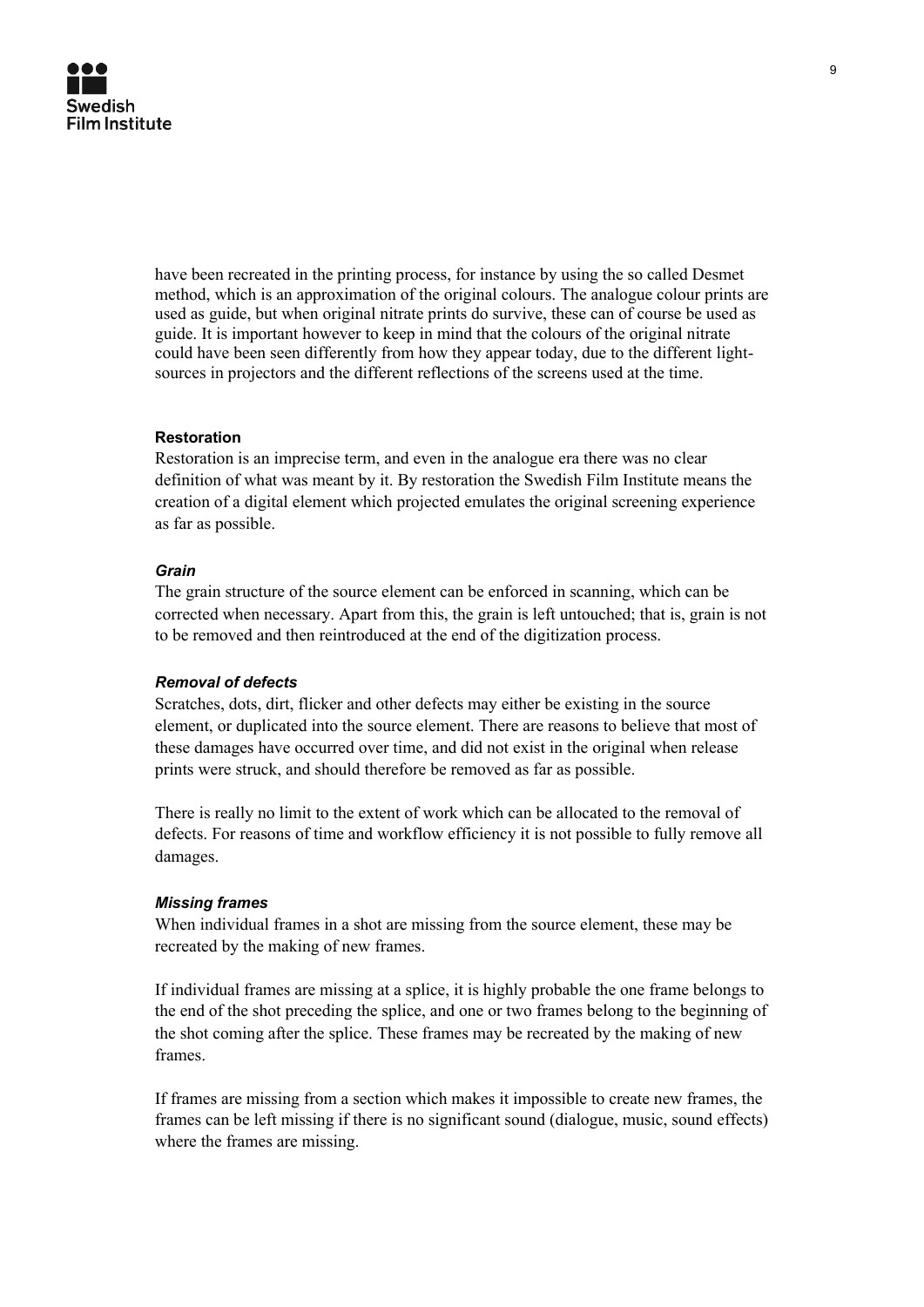If frames are missing from a section which makes it impossible to create new frames, and the section has significant sound, the missing frames are to be replaced by black frames.

If a larger amount of frames are missing from the source element, or an entire sequence (which will be discovered when the image is synched with the sound) the sequence in question shall be captured from a secondary source element, and then matched as best as possible with the rest of the film.

# *Original "defects" and "shortcomings"*

The technologies existing at the time of a film's making mean that the end result was sometimes less satisfactory than one can assume its creators may have wanted, if other possibilities had been available at the time. This may apply to special effects, abrupt changes in grading in shots with camera movements, dirt in the camera, visible cement at splices, traces of static electricity, etc. The main principle is that no "improvements" to the original films shall be made. It is however important to determine that these "defects" stem from the original, and have not occurred in later duplications and copied into the element used as the source for digitization. If it can be established that they have occurred in later duplicating processes, they should be removed if possible.

If a film originates from a period when censorship stamps were covering some frames at the beginning of each reel, these stamps shall not be recreated if they do not exist in the source element. If the source element has censorship stamps, they do not have to be removed.

If the source element does not have change-over cues, these need not to be recreated. If the source element has change-over cues, these may be removed.

# **Treatment – sound**

The sound restorer assigned to an individual project shall be present at the theatrical guide screening of an analogue print to get an overall feel of the film's soundscape, synch, etc.

## **Synching**

The synching of the sound is done manually since sound and image are almost exclusively captured from different source elements. In the cases where sound and image elements include a synch beep and a synch frame 48 frames before the first image these are used as reference for the synch. Post-synchronized sound is not corrected in these cases where there are reasons to believe that original viewing prints sounded this way.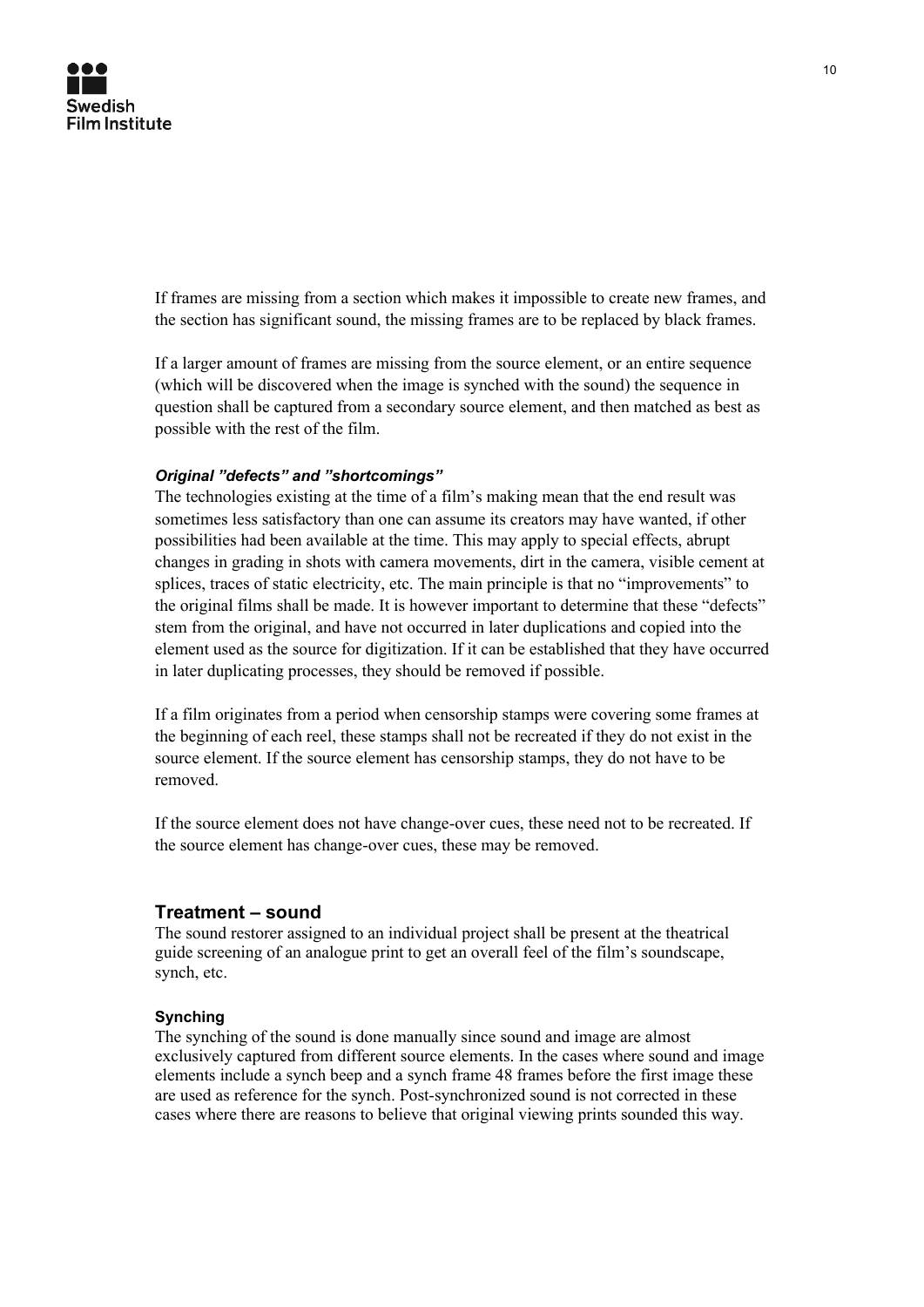# **Swedish Film Institute**

## **Restoration**

The ambition is to achieve a digital element with a sound which emulates the sound of an analogue print screened today, not how it may have sounded at the time of the film's release. The reason is that playback equipment in theatres at the time, particularly in the early years of sound film, differs substantially from the equipment in today's cinemas.

# *Removal of defects*

The source element for the sound is often an analogue viewing print, which often has scratches and other damages in the soundtrack area. Defects in the sound caused by such damage shall be removed as far as possible.

# *Missing sound*

If missing sound in the source element is significant (dialogue, music, effects), the missing sound should be taken from a secondary source element, which should then be matched as best as possible with the rest of the film.

If missing sound is non-significant, existing "silence" can be stretched to maintain synch.

If missing sound is significant, and can't be captured from another source element, the missing parts should be left completely silent (no noise or background sound is to be added), with a gradual transition from sound to silence and vice-versa to avoid clicks in the sound-track.

## *Other measures*

A background noise is audible in the sound-track in silent parts on older films, due to the recording and duplication technologies used at the time of production; a noise which is also present in sections with dialogue, music and effects. This noise is part of the original film and shall not be removed, though some slight reduction of the noise may be made, particularly when significant sound is hard to hear, in order to compensate for the difference in today's playback equipment.

If problems occur with very high- and very low frequency sounds in early sound films, these may be removed, since they were never transmitted when the films were originally projected due to the nature of the cinema playback equipment at the time.

# **Approval**

The restored film is screened in its entirety in the cinema, in the presence of the grader, the sound restorer (if applicable) and the officer choosing and prepping the source elements (when needed, also the image restorer). Approval is done by a mutual decision.

If necessary, corrections are carried out. Depending on the amount of corrections, a decision is taken whether a new screening in the cinema is necessary or not, or if the corrected version can be approved without screening it.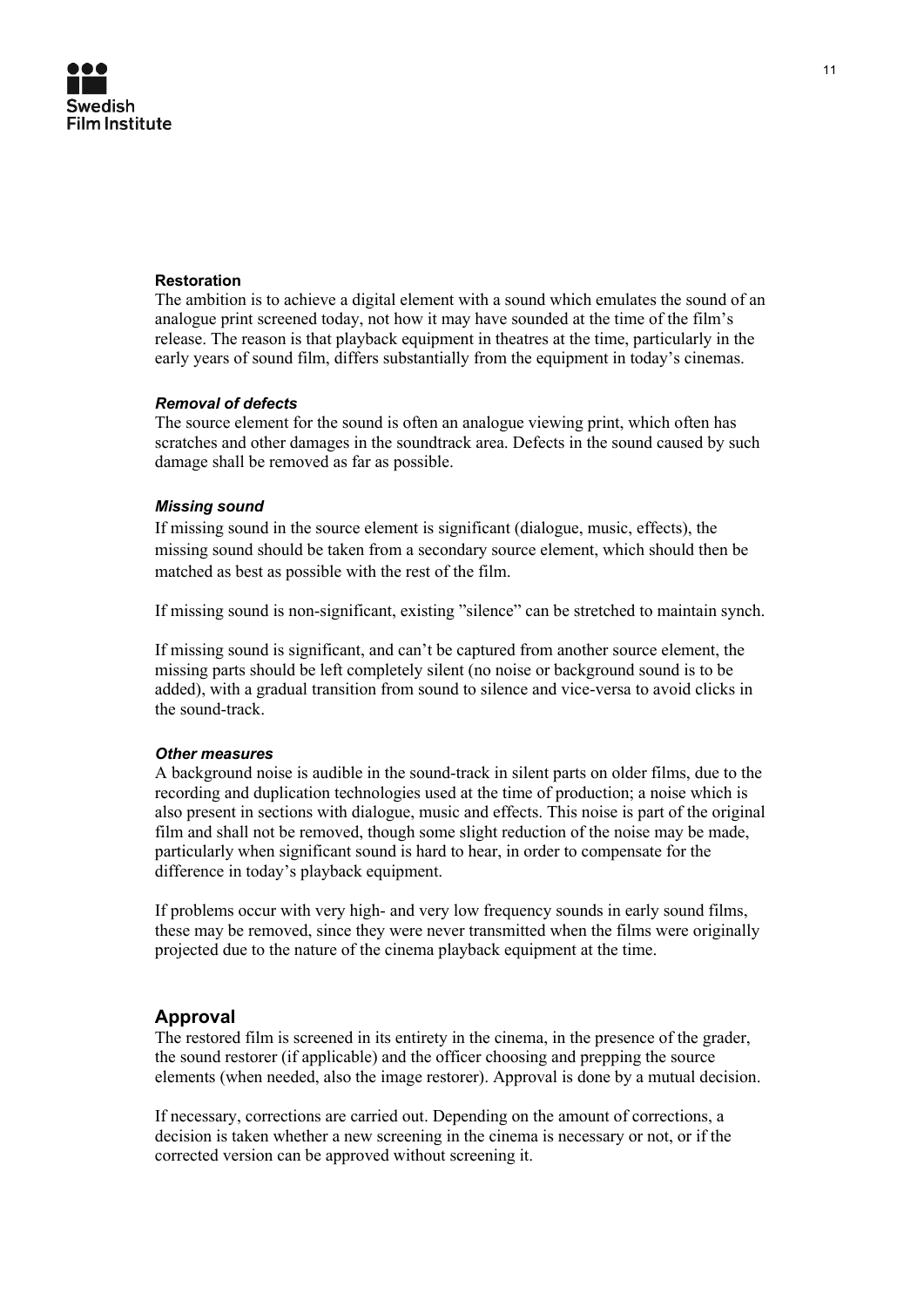When the screening element are for cinema is approved, the remaining digital elements are being mastered and archived.

In the beginning of each digital viewing element created as a result of the Swedish Film Institute's digitization, a title with the logo and the text "This film is digitally restored by the Swedish Film Institute" shall be inserted. The title shall also include information on which source elements have been used and in what year the work was carried out.

## *Disagreement*

If consensus among the staff members working on the film cannot be reached, decision is taken by the Head of Digital restoration and Preservation, who when necessary also consult with others. If disagreement still prevails, a decision of approval or not is taken by the Head of the Film Heritage Department.

# **Other**

# **Silent films**

Silent films are to be projected at a lower frame rate than sound films, usually somewhere in the range between 16 and 24 frames per second (fps). Most of today's digital projectors are equipped with 24, 25 and 30 fps. There is an international alternative frame rate standard (SMPTE 428-21:2011) which would allow digital projection also at 16, 18, 20 and 22 fps. This standard is however non-mandatory, and no manufacturer of digital projectors have yet implemented this standard, and it remains unlikely that any manufacturer will do so in the near future.

In order to screen silent films theatrically, DCPs in 30 fps are made, which includes repeated frames in an asymmetrical pattern to emulate the correct, lower frame rate.

Please note that raw scans, digital masters and other screening elements are not influenced by projection frame rate.

## **Digital elements to be preserved**

On every film subject to digitization, a digital master and a DCP is created, as well as a browse file, which can be used internally at the Swedish Film Institute and made available for the general public in the Library of the Swedish Film Institute.

An Apple ProRes file is also made, obtainable for creators and rights holders, as this format is currently an industry standard for the exchange digital films.